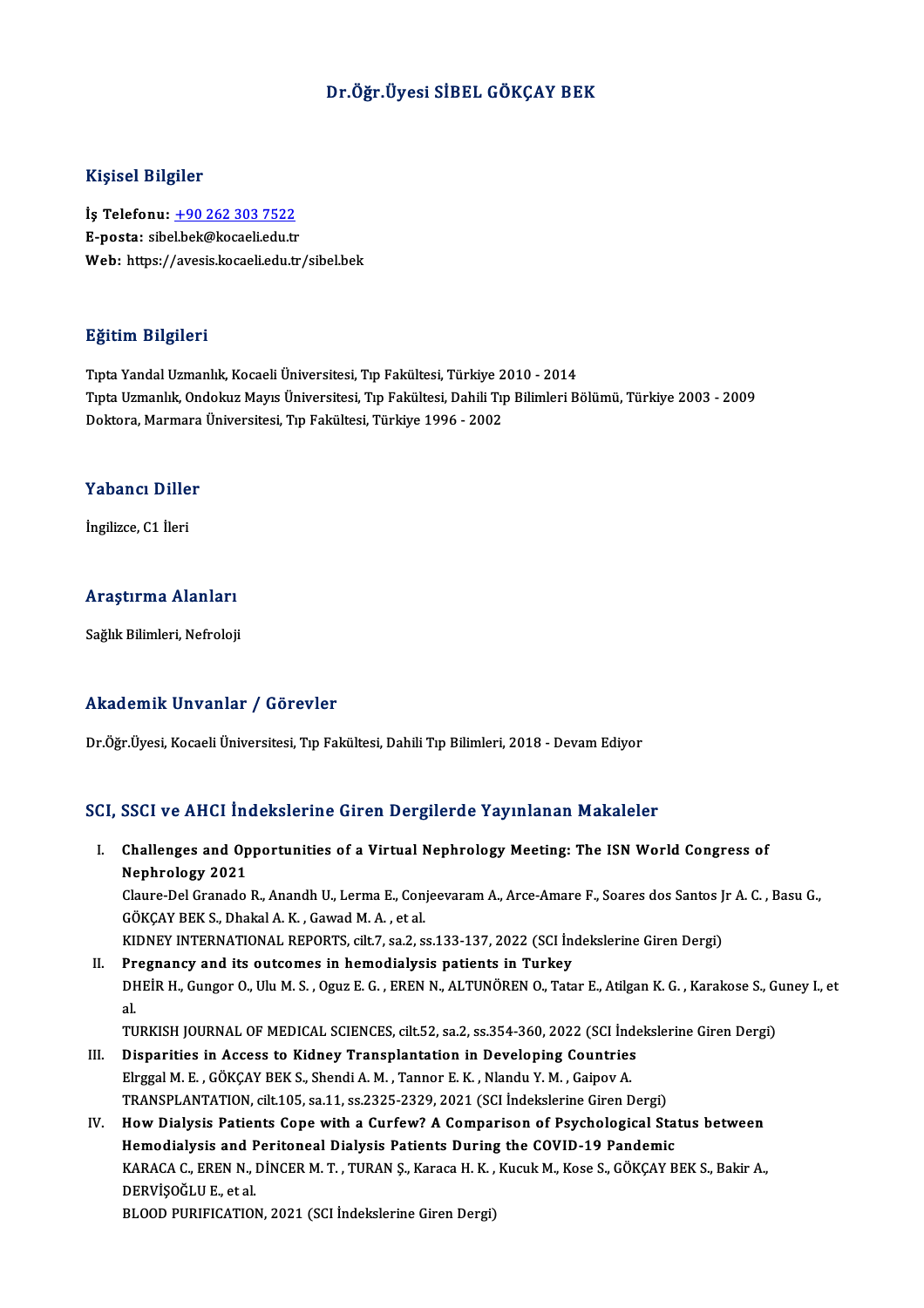| V.    | Usefulness of Peritoneal Ultrafiltration in Patients with Diuretic Resistant Heart Failure without End-<br><b>Stage Renal Disease</b>                       |
|-------|-------------------------------------------------------------------------------------------------------------------------------------------------------------|
|       | ŞAHİN E., GÖKÇAY BEK S., EREN N., KARAÜZÜM İ., ERGÜL M., YILDIZ N., ŞAHİN T., DERVİŞOĞLU E., KALENDER<br>GÖNÜLLÜ B.                                         |
|       | CARDIORENAL MEDICINE, cilt.10, sa.6, ss.429-439, 2020 (SCI Indekslerine Giren Dergi)                                                                        |
| VI.   | Social Media Coverage of the International Society of Nephrology World Congress of Nephrology<br>2019: Exploring Novel Strategies                           |
|       | Anandh U., Basu G., Bajpai D., Shingada A. K., Lerma E. V., GÖKÇAY BEK S., Lopez-Almaraz E., Claure-Del Granado<br>R., Arce-Amare F., Dheerendra P., et al. |
|       | KIDNEY INTERNATIONAL REPORTS, cilt.5, sa.10, ss.1615-1619, 2020 (SCI İndekslerine Giren Dergi)                                                              |
| VII.  | The effect of hepcidin on components of metabolic syndrome in chronic kidney disease: a cross-<br>sectional study                                           |
|       | GÖKÇAY BEK S., Ustuner B., EREN N., Senturk Z., KALENDER GÖNÜLLÜ B.                                                                                         |
|       | REVISTA DA ASSOCIACAO MEDICA BRASILEIRA, cilt.66, sa.8, ss.1100-1107, 2020 (SCI İndekslerine Giren Dergi)                                                   |
| VIII. | Rh (D) alloimmunization treated by double filtration plasmapheresis                                                                                         |
|       | Bek S., EREN N., UZAY A., BAKIRDÖĞEN S.                                                                                                                     |
|       | TRANSFUSION AND APHERESIS SCIENCE, cilt.58, sa.1, ss.83-86, 2019 (SCI Indekslerine Giren Dergi)                                                             |
| IX.   | Serum ghrelin levels: Is there any association with malnutrition and depression in peritoneal                                                               |
|       | dialysis patients?                                                                                                                                          |
|       | Bek G. S., Batman A., Eraldemir C., EREN N., Bakirdogen S., DERVİŞOĞLU E.                                                                                   |
|       | Hippokratia, cilt.22, sa.1, ss.43-48, 2018 (SCI Expanded Indekslerine Giren Dergi)                                                                          |
| Х.    | The birth of @ISNeducation.                                                                                                                                 |
|       | Desai T., Conjeevaram A., Taco O., Nair S., Sridharan S., Claure-Del G., Neuen B., Penmatsa K., Basu G., Buchkremer<br>F, et al.                            |
|       | Kidney international, cilt 92, ss.1024-1028, 2017 (SCI İndekslerine Giren Dergi)                                                                            |
| XI.   | The effects of serum leptin levels on thrombocyte aggregation in peritoneal dialysis patients                                                               |
|       | BAKIRDÖĞEN S., EREN N., GÖKÇAY BEK S., MEHTAP Ö., ÇEKMEN M. B.                                                                                              |
|       | Pakistan Journal of Medical Sciences, cilt.32, 2016 (SCI İndekslerine Giren Dergi)                                                                          |
|       | XII. Neutrophil gelatinase-associated lipocalin levels during the first 48 hours of intensive care may                                                      |
|       | indicate upcoming acute kidney injury                                                                                                                       |
|       | Kamis F., Yegenaga I., Musul M., BAYDEMİR C., Bek S., Kalender B., Baykara N.                                                                               |
|       | JOURNAL OF CRITICAL CARE, cilt.34, ss.89-94, 2016 (SCI Indekslerine Giren Dergi)                                                                            |
| XIII. | The relationship between brain-derived neurotrophic factor levels, oxidative and nitrosative stress                                                         |
|       | and depressive symptoms: a study on peritoneal dialysis                                                                                                     |
|       | ERALDEMİR F. C., Ozsoy D., Bek S., Kir H., DERVİŞOĞLU E.                                                                                                    |
|       | RENAL FAILURE, cilt.37, sa.4, ss.722-726, 2015 (SCI Indekslerine Giren Dergi)                                                                               |
| XIV.  | Crescentic Glomerulonephritis During the Course of Squamous Cell Lung Cancer: an Uncommon                                                                   |
|       | Paraneoplastic Manifestation?.                                                                                                                              |
|       | Inal S., GÖKÇAY BEK S., onec k., ısık g., ERTEN Y.                                                                                                          |
|       | Uhod-Uluslararasi Hematoloji-Onkoloji Dergisi, cilt.23, ss.278-279, 2013 (SCI İndekslerine Giren Dergi)                                                     |
| XV.   | Does periodontal disease reflect atherosclerosis in continuous ambulatory peritoneal dialysis                                                               |
|       | patients?                                                                                                                                                   |
|       | Cengiz M. I., Bal S., Goekcay S., Cengiz K.                                                                                                                 |
|       | JOURNAL OF PERIODONTOLOGY, cilt.78, sa.10, ss.1926-1934, 2007 (SCI İndekslerine Giren Dergi)                                                                |

### Diğer Dergilerde Yayınlanan Makaleler

I. COVID-19 Infection in Peritoneal Dialysis Patients: A Comparative Outcome Study with Patients on Hemodialysis and Patients without Kidney Disease KAZANCIOĞLU R., Ozturk S., TURGUTALP K., GÜRSU M., ARICI M., ORUÇ A., Ahbap E., GÖKÇAY BEK S., Sengul E.,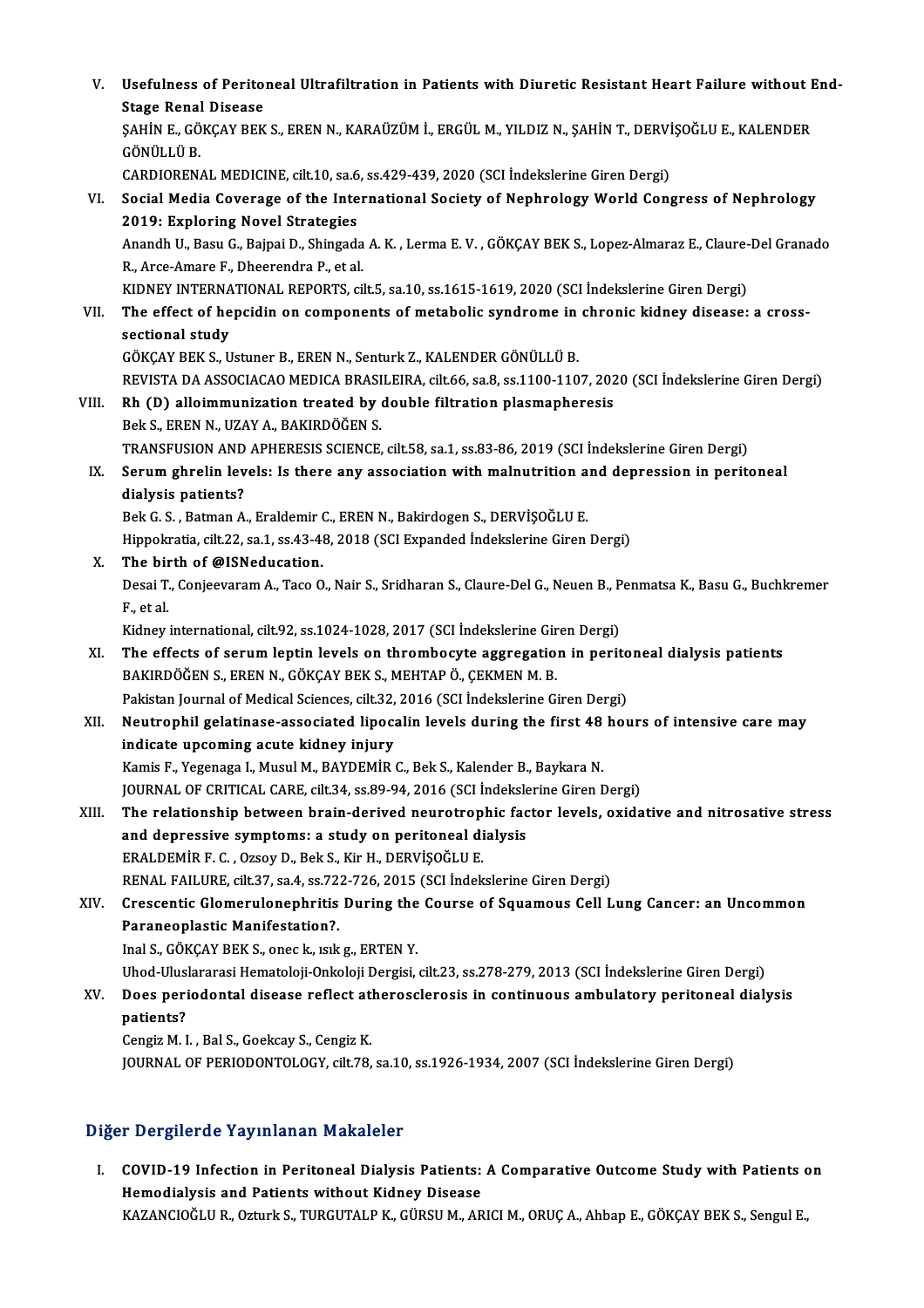Ogutmen M.B., et al. Ogutmen M. B. , et al.<br>TURKISH JOURNAL OF NEPHROLOGY, cilt.31, sa.1, ss.33-42, 2022 (ESCI İndekslerine Giren Dergi)<br>Fyalulation of Onticel Ceberence Temegranhy Messurements in Periteneal Dialysis Pe Ogutmen M. B. , et al.<br>TURKISH JOURNAL OF NEPHROLOGY, cilt.31, sa.1, ss.33-42, 2022 (ESCI İndekslerine Giren Dergi)<br>II. Evalulation of Optical Coherence Tomography Measurements in Peritoneal Dialysis Patients<br>CÖYCAV PEV S.

- TURKISH JOURNAL OF NEPHROLOGY, cilt.31, sa.1, ss.33-42, 2022 (ESCI İnc<br>Evalulation of Optical Coherence Tomography Measurements in F<br>GÖKÇAY BEK S., BATMAN A., EREN N., YILMAZ TUĞAN B., BAKIRDÖĞEN S.<br>Kosseli Medisel Jaunnal Evalulation of Optical Coherence Tomography Measurements in Peritoneal Dialys:<br>GÖKÇAY BEK S., BATMAN A., EREN N., YILMAZ TUĞAN B., BAKIRDÖĞEN S.<br>Kocaeli Medical Journal, cilt.10, sa.1, ss.147-153, 2021 (Diğer Kurumların Ha GÖKÇAY BEK S., BATMAN A., EREN N., YILMAZ TUĞAN B., BAKIRDÖĞEN S.<br>Kocaeli Medical Journal, cilt.10, sa.1, ss.147-153, 2021 (Diğer Kurumların Hakemli Dergileri)<br>III. Social media and organ donation-A narrative review
- Kocaeli Medical Journal, cilt.10, sa.1, ss.147-153, 2021 (Diğer Kurumların Hakemli Dergileri)<br>S**ocial media and organ donation-A narrative review**<br>Basu G., Nair S., GÖKÇAY BEK S., Dheerendra P., Penmatsa K. R. , Balasubram Social media and organ donation-A narrative review<br>Basu G., Nair S., GÖKÇAY BEK S., Dheerendra P., Penmatsa K. R. , Balasubramanian K., Shingada A., Conjeev<br>INDIAN JOURNAL OF TRANSPLANTATION, cilt.15, sa.2, ss.139-146, 202
- INDIAN JOURNAL OF TRANSPLANTATION, cilt.15, sa.2, ss.139-146, 2021 (ESCI İndekslerine Giren Dergi)<br>IV. Periton DiyalizindenAyrılma Nedenleri: Tek Merkez Deneyimi INDIAN JOURNAL OF TRANSPLANTATION, cilt.15, sa.2, ss.139-146, 2021 (ESCI İndekslerine Giren Dergi)<br>Periton Diyalizi Hastalarının Periton DiyalizindenAyrılma Nedenleri: Tek Merkez Deneyimi<br>EREN N., Eryılmaz Y., ERGÜL M., YI Periton Diyalizi Hastalarının Periton DiyalizindenAyrılma Nedenleri: Tek Merk<br>EREN N., Eryılmaz Y., ERGÜL M., YILDIZ N., BALCİ S., GÖKÇAY BEK S., DERVİŞOĞLU E., KAl<br>Sakarya Tıp Dergisi, cilt.10, sa.4, ss.629-635, 2020 (Diğ EREN N., Eryılmaz Y., ERGÜL M., YILDIZ N., BALCİ S., GÖKÇAY BEK S., DERVİŞOĞLU E., KALENDER<br>Sakarya Tıp Dergisi, cilt.10, sa.4, ss.629-635, 2020 (Diğer Kurumların Hakemli Dergileri)<br>V. Quality of sleep in kidney transplant
- Sakarya Tıp Dergisi, cilt.10, sa.4, ss.629-635, 2020 (Diğer Kurumların Hakemli Dergileri)<br>V. Quality of sleep in kidney transplant recipients: Any relationship with quality of life?<br>OZER R., EREN N., ERGÜL M., GÖKÇAY BEK S Quality of sleep in kidney transplant recipients: Any relationship with quality of life<br>OZER R., EREN N., ERGÜL M., GÖKÇAY BEK S., DERVİŞOĞLU E.<br>Annals of Medical Research, cilt.27, sa.11, ss.2856, 2020 (Diğer Kurumların H OZER R., EREN N., ERGÜL M., GÖKÇAY BEK S., DERVİŞOĞLU E.<br>Annals of Medical Research, cilt.27, sa.11, ss.2856, 2020 (Diğer Kurumların Hakemli Dergileri)<br>VI. The Effect of Erythropoiesis-Stimulating Agents on Platelet Ag
- **Annals of<br>The Effe<br>Patients<br>PAKIPDÖ** The Effect of Erythropoiesis-Stimulat<br>Patients<br>BAKIRDÖĞEN S., EREN N., Bek S., Yavuz S.<br>ISTANPUL MEDICAL JOURNAL si<sup>15-20</sup> 82.4 Patients<br>BAKIRDÖĞEN S., EREN N., Bek S., Yavuz S.<br>ISTANBUL MEDICAL JOURNAL, cilt.20, sa.6, ss.524-527, 2019 (ESCI İndekslerine Giren Dergi)

BAKIRDÖĞEN S., EREN N., Bek S., Yavuz S.<br>ISTANBUL MEDICAL JOURNAL, cilt.20, sa.6, ss.524-527, 2019 (ESCI İndekslerine Giren Dergi)<br>VII. The Effect of Hypermagnesemia on Platelet Aggregation in Peritoneal Dialysis Patie **ISTANE**<br>The Ef<br>Study The Effect of Hypermagnesemia on Platelet Aggregation in Peritoneal Dialysis Patients: An in<br>Study<br>BAKIRDÖĞEN S., ÇEKMEN M. B. , BİLGİLİ Ü., MEHTAP Ö., EREN N., GÖKÇAY BEK S., ISMAN F. K. , YAVUZ S.<br>American Journal of Med

Study<br>BAKIRDÖĞEN S., ÇEKMEN M. B. , BİLGİLİ Ü., MEHTAP Ö., EREN N., GÖKÇAY BEK S., ISMAN F. K. , YAVUZ S.<br>American Journal of Medical Sciences and Medicine, 2019 (Diğer Kurumların Hakemli Dergileri) BAKIRDÖĞEN S., ÇEKMEN M. B. , BİLGİLİ Ü., MEHTAP Ö., EREN N., GÖKÇAY BEK S., ISMAN F. K. , YAVUZ S.<br>American Journal of Medical Sciences and Medicine, 2019 (Diğer Kurumların Hakemli Dergileri)<br>VIII. Periton Diyaliz Hastala

- American Journal of Medical Sciences and Medicine, 2019 (Diğ<br>Periton Diyaliz Hastalarında Serum Ürik Asit ve 25-Hid<br>bakırdöğen s., EREN N., GÖKÇAY BEK S., YAVUZ S., TUNCAY M.<br>Turkich Nephrelegy Dialysis Transplantation, 20 Periton Diyaliz Hastalarında Serum Ürik Asit ve 25-Hidroksivitamin D Sevi<br>bakırdöğen s., EREN N., GÖKÇAY BEK S., YAVUZ S., TUNCAY M.<br>Turkish Nephrology Dialysis Transplantation, 2018 (ESCI İndekslerine Giren Dergi)<br>The eff Turkish Nephrology Dialysis Transplantation, 2018 (ESCI Indekslerine Giren Dergi)
- bakırdöğen s., EREN N., GÖKÇAY BEK S., YAVUZ S., TUNCAY M.<br>Turkish Nephrology Dialysis Transplantation, 2018 (ESCI İndekslerine Giren Dergi)<br>IX. The effects of peripheral platelet and leukocyte counts on platelet aggregati The effects of peripheral platelet and leukocyte counts on platelet aggregation in peritoneal c<br>patients<br>BAKIRDÖĞEN S., GÖKÇAY BEK S., EREN N., UZAY A., ÇEKMEN M. B. , Bilgili Ü., Yavuz S., Tuncay M., Yılmaz A.<br>Kosaali Mad

patients<br>BAKIRDÖĞEN S., GÖKÇAY BEK S., EREN N., UZAY A., ÇEKMEN M. B. , Bilgili Ü., Yavuz S., 1<br>Kocaeli Medical Journal, cilt.7, ss.214-217, 2018 (Diğer Kurumların Hakemli Dergileri)<br>Havel interstitiel preumenia es an init BAKIRDÖĞEN S., GÖKÇAY BEK S., EREN N., UZAY A., ÇEKMEN M. B. , Bilgili Ü., Yavuz S., Tunca<br>Kocaeli Medical Journal, cilt.7, ss.214-217, 2018 (Diğer Kurumların Hakemli Dergileri)<br>X. Usual interstitial pneumonia as an initia

Kocaeli Medical Journal, cilt.7, ss.214-217, 2018 (Diğer Kurumların Hakemli Dergileri)<br>X. Usual interstitial pneumonia as an initial manifestation of ankylosing spondylitis<br>Findik S., Erkan L., Gokcay S., Yildiz L., Uzun O Respiratory Medicine Extra, cilt.3, sa.1, ss.48-51, 2007 (Diğer Kurumların Hakemli Dergileri)

## Hakemli Kongre / Sempozyum Bildiri Kitaplarında Yer Alan Yayınlar

akemli Kongre / Sempozyum Bildiri Kitaplarında Yer Alan Yayınlar<br>I. THE RELATIONSHIP BETWEEN SEVERITY OF INTERSTITIAL FIBROSIS AND ANEMIA IN PATIENT<br>WITH PRIMARY CLOMERIII ONERHRITIS, THE DATA EROM TSN COLD WORKING CROID XIIII IIOLECT, COMPOLYUM DIIUM INCEPULATU CI IIIII III, IIIII<br>THE RELATIONSHIP BETWEEN SEVERITY OF INTERSTITIAL FIBROSIS AND ANEMIA IN P<br>WITH PRIMARY GLOMERULONEPHRITIS: THE DATA FROM TSN-GOLD WORKING GROUP<br>Cobori E. TUBCU THE RELATIONSHIP BETWEEN SEVERITY OF INTERSTITIAL FIBROSIS AND ANEMIA IN PATIENT<br>WITH PRIMARY GLOMERULONEPHRITIS: THE DATA FROM TSN-GOLD WORKING GROUP<br>Cebeci E., TURGUTALP K., Ozturk S., Ozluk Y., GÖKÇAY BEK S., Sumnu A., **WITH PRI<br>Cebeci E., 1<br>O. F., et al.<br>57th FPA I** Cebeci E., TURGUTALP K., Ozturk S., Ozluk Y., GÖKÇAY BEK S., Sumnu A., Seyahi N., YAVU<br>O. F. , et al.<br>57th ERA-EDTA Congress, ELECTR NETWORK, 6 - 09 Haziran 2020, cilt.35, ss.683-684<br>TOLVARTAN TREATMENT IN POLYCYSTICKIDNEY 0. F. , et al.<br>57th ERA-EDTA Congress, ELECTR NETWORK, 6 - 09 Haziran 2020, cilt.35, ss.683-684<br>II. TOLVAPTAN TREATMENT IN POLYCYSTICKIDNEY DISEASE

- GÖKÇAYBEKS.,ERENN.,UsluH.,BALCİ S.,KALENDERGÖNÜLLÜB. TOLVAPTAN TREATMENT IN POLYCYSTICKIDNEY DISEASE<br>GÖKÇAY BEK S., EREN N., Uslu H., BALCİ S., KALENDER GÖNÜLLÜ B.<br>ISN World Congress of Nephrology, Birleşik Arap Emirlikleri, 26 Mart 2020<br>Dess single dess 12 yalent seniyastad GÖKÇAY BEK S., EREN N., Uslu H., BALCİ S., KALENDER GÖNÜLLÜ B.<br>ISN World Congress of Nephrology, Birleşik Arap Emirlikleri, 26 Mart 2020<br>III. Does single dose 13 valent conjugated pneumococcal vaccine provide enough an
- ISN World Congress of Nephrold<br>Does single dose 13 valent c<br>peritoneal dialysis patients?<br>EPEN N. ALBAYPAK H. GÖKCAY Does single dose 13 valent conjuga<br>peritoneal dialysis patients?<br>EREN N., ALBAYRAK H., GÖKÇAY BEK S.<br>ASN Kidney Week 5 - 10 Kesum 2019

peritoneal dialysis patients?<br>EREN N., ALBAYRAK H., GÖKÇAY BEK S.<br>ASN Kidney Week, 5 - 10 Kasım 2019

EREN N., ALBAYRAK H., GÖKÇAY BEK S.<br>ASN Kidney Week, 5 - 10 Kasım 2019<br>IV. Periton diyaliz hastalarında tek doz konjuge pnömokok aşısı yeterli antikor yanıtı sağlar mı?<br>ALBAYRAK H. EREN N. GÖKÇAY BEK S. ERÇÜL M. DERVISQĞLU ASN Kidney Week, 5 - 10 Kasım 2019<br>Periton diyaliz hastalarında tek doz konjuge pnömokok aşısı yeterli antikor yanıtı<br>ALBAYRAK H., EREN N., GÖKÇAY BEK S., ERGÜL M., DERVİŞOĞLU E., KALENDER GÖNÜLLÜ B.<br>26 Hlugal Nefralaji Ka Periton diyaliz hastalarında tek doz konjuge pnö<br>ALBAYRAK H., EREN N., GÖKÇAY BEK S., ERGÜL M., DER<br>36. Ulusal Nefroloji Kogresi, Türkiye, 16 - 20 Ekim 2019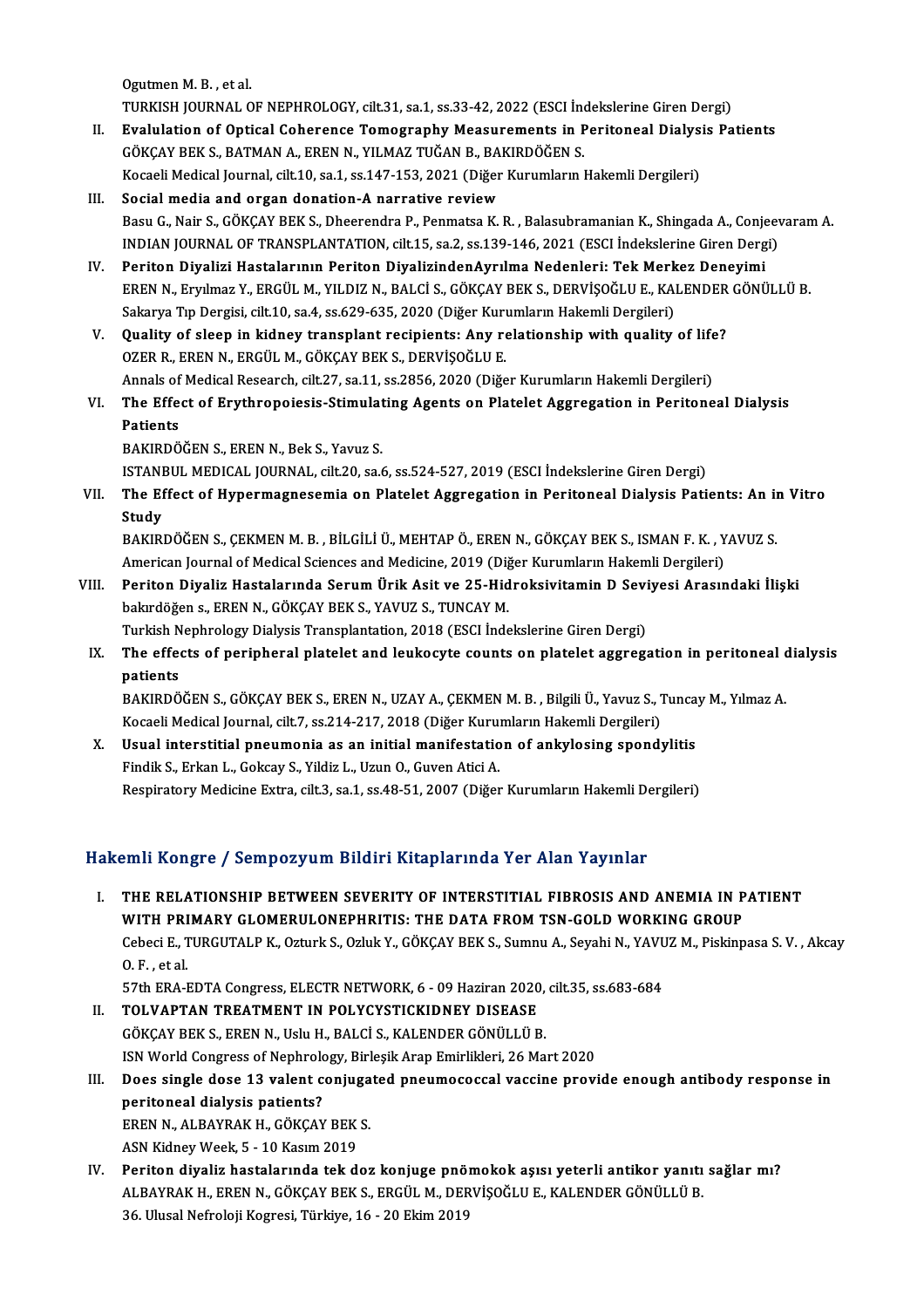| V.     | Kardiyorenal sendromlu hastalarda peritoneal ultrafiltrasyonun klinik, EKO parametreleri, hastane                          |
|--------|----------------------------------------------------------------------------------------------------------------------------|
|        | yatışları ve yaşam kalitesi üzerine etkisi.                                                                                |
|        | ŞAHİN E., EREN N., GÖKÇAY BEK S., ERGÜL M., DERVİŞOĞLU E., KALENDER GÖNÜLLÜ B.                                             |
|        | 8. Uluslararası Katılımlı Güncel Böbrek Hastalıkları, Hipertansiyon ve Transplantasyon Toplantısı., 10 - 14 Nisan          |
|        | 2019                                                                                                                       |
| VI.    | Periton diyaliz hastalarında sigara içiciliğinin trombosit agregasyonu üzerindeki etkisi                                   |
|        | BAKIRDÖĞEN S., EREN N., GÖKÇAY BEK S.                                                                                      |
|        | 2. International Conference on Awareness, 13 - 15 Aralık 2018                                                              |
| VII.   | PNEUMOCOCCAL VACCINATION AWARENESS IN HEMODIALYSIS                                                                         |
|        | EREN N., GÖKÇAY BEK S.                                                                                                     |
|        | 11 TH ANZSIN Meeting, 12 - 14 Eylül 2018                                                                                   |
| VIII.  | PERİTON DİYALİZİ HASTALARINDA RETİNA ÖLÇÜMÜ                                                                                |
|        | GÖKÇAY BEK S., BATMAN A., EREN N., YILMAZ TUĞAN B.                                                                         |
|        | SAĞLIK BAKANLIĞI ÜNİVERSİTESİ İÇ HASTALIKLARI KONGRESİ, İstanbul, Türkiye, 27 - 30 Haziran 2018                            |
| IX.    | Kocaeli ilinde hemodiyaliz hastalarındaki pnömokok aşılanma farkındalığı                                                   |
|        | EREN N., GÖKÇAY BEK S., YÜCEL O., ALTUN E., AYDIN Z., TAYMEZ D. G., DERVİŞOĞLU E., KALENDER GÖNÜLLÜ B.                     |
|        | 20. ULUSAL HİPERTANSİYON VE BÖBREK HASTALIKLARO KONGRESİ, Türkiye, 9 - 13 Mayıs 2018                                       |
| X.     | IgA nefropatisi ve Hodgkin lenfoma birlikteliği"                                                                           |
|        | EREN N., GÖKÇAY BEK S., ŞUMNU Ş., ERGÜL M., TERZİ DEMİRSOY E., KALENDER GÖNÜLLÜ B.                                         |
|        | 20. Ulusal Hipertansiyon ve Böbrek Hastalıkları Kongresi, Kıbrıs (Kktc), 9 - 13 Mayıs 2018                                 |
| XI.    | "Genç erkek hastada multiple myelom"                                                                                       |
|        | ERGÜL M., GÖNÜLAL E., GÖKÇAY BEK S., EREN N., GÜVEN TAYMEZ D., KALENDER GÖNÜLLÜ B.                                         |
|        | 20. Ulusal Hipertansiyon ve Böbrek Hastalıkları Kongresi, Kıbrıs (Kktc), 9 - 13 Mayıs 2018                                 |
| XII.   | "MHY9 ilişkili hastalıklar: farklı bir tablo farklı bir tanı"                                                              |
|        | GÖKÇAY BEK S., EREN N., ERGÜL M., KALENDER GÖNÜLLÜ B.                                                                      |
|        | 20. Ulusal Hipertansiyon ve Böbrek Hastalıkları Kongresi, Kıbrıs (Kktc), 9 - 13 Mayıs 2018                                 |
| XIII.  | "Ertapenem ilişkili deliryum: olgu serisi"<br>EREN N., GÖKÇAY BEK S., ERGÜL M., ERCAN H., ÇAYIR B. F., KALENDER GÖNÜLLÜ B. |
|        | 20. Ulusal Hipertansiyon ve Böbrek Hastalıkları Kongresi, Kıbrıs (Kktc), 9 - 13 Mayıs 2018                                 |
| XIV.   | "Rifampisin kulanımı sonrası gelişen akut böbrek hasarı"                                                                   |
|        | GÖKÇAY BEK S., EREN N., ERGÜL M., GÖNÜLAL E., KALENDER GÖNÜLLÜ B.                                                          |
|        | 0. Ulusal Hipertansiyon ve Böbrek Hastalıkları Kongresi, Kıbrıs (Kktc), 9 - 13 Mayıs 2018                                  |
| XV.    | "Kocaeli ilinde hemodiyaliz hastalarındaki pnömokok aşılanma farkındalığı"                                                 |
|        | EREN N., GÖKÇAY BEK S., YÜCEL O. K., Arısoy Altun E., AYDIN Z., GÜVEN TAYMEZ D., DERVİŞOĞLU E., KALENDER                   |
|        | GÖNÜLLÜ B.                                                                                                                 |
|        | 20. Ulusal Hipertansiyon ve Böbrek Hastalıkları Kongresi, Kıbrıs (Kktc), 9 - 13 Mayıs 2018                                 |
| XVI.   | "ATIPIK HEMOLITIK ÜREMIK SENDROM TEDAVISINDE ECULIZUMAB TEDAVISI: TEK MERKEZ                                               |
|        | DENEYİMİ"                                                                                                                  |
|        | EREN N., ÇATAN F., BAKIRDÖĞEN S., GÖKÇAY BEK S., UZAY A., ERYILMAZ Y., MEHTAP Ö., KALENDER GÖNÜLLÜ B.                      |
|        | 34. Ulusal Nefroloji, Hipertansiyon, Diyaliz ve Transplantasyon Kongresi, Antalya, Türkiye, 18 - 22 Ekim 2017              |
| XVII.  | ATİPİK HEMOLİTİK ÜREMİK SENDROM TEDAVİSİNDE ECULİZUMAB TEDAVİSİ: TEK MERKEZ                                                |
|        | DENEYİMİ.                                                                                                                  |
|        | EREN N., ÇATAN F. T., BAKIRDÖĞEN S., GÖKÇAY BEK S., ERYILMAZ Y., MEHTAP Ö., KALENDER GÖNÜLLÜ B.                            |
|        | 34. Ulusal Nefroloji, Hipertansiyon, Diyaliz ve Transplantasyon Kongresi, Türkiye, 18 - 22 Ekim 2017                       |
| XVIII. | Reasons for drop-out of peritoneal dialysis patients in a tertiary care hospital: single center                            |
|        | experince                                                                                                                  |
|        | EREN N., ERYILMAZ Y., BAKIRDÖĞEN S., GÖKÇAY BEK S., GÖNÜLLÜ N. N., DERVİŞOĞLU E., KALENDER GÖNÜLLÜ B.                      |
|        | 13 th EuroPD meeting, 4 - 07 Ekim 2017                                                                                     |
| XIX.   | Does chronic cytomegalovirus infection increase arterial stiffness in peritoneal dialysis patients ?                       |
|        | EREN N., ÇATAN F. T., ERALDEMİR F. C., GÖKÇAY BEK S., BAKIRDÖĞEN S., GÖNÜLLÜ N. N., KALENDER GÖNÜLLÜ                       |
|        | В.                                                                                                                         |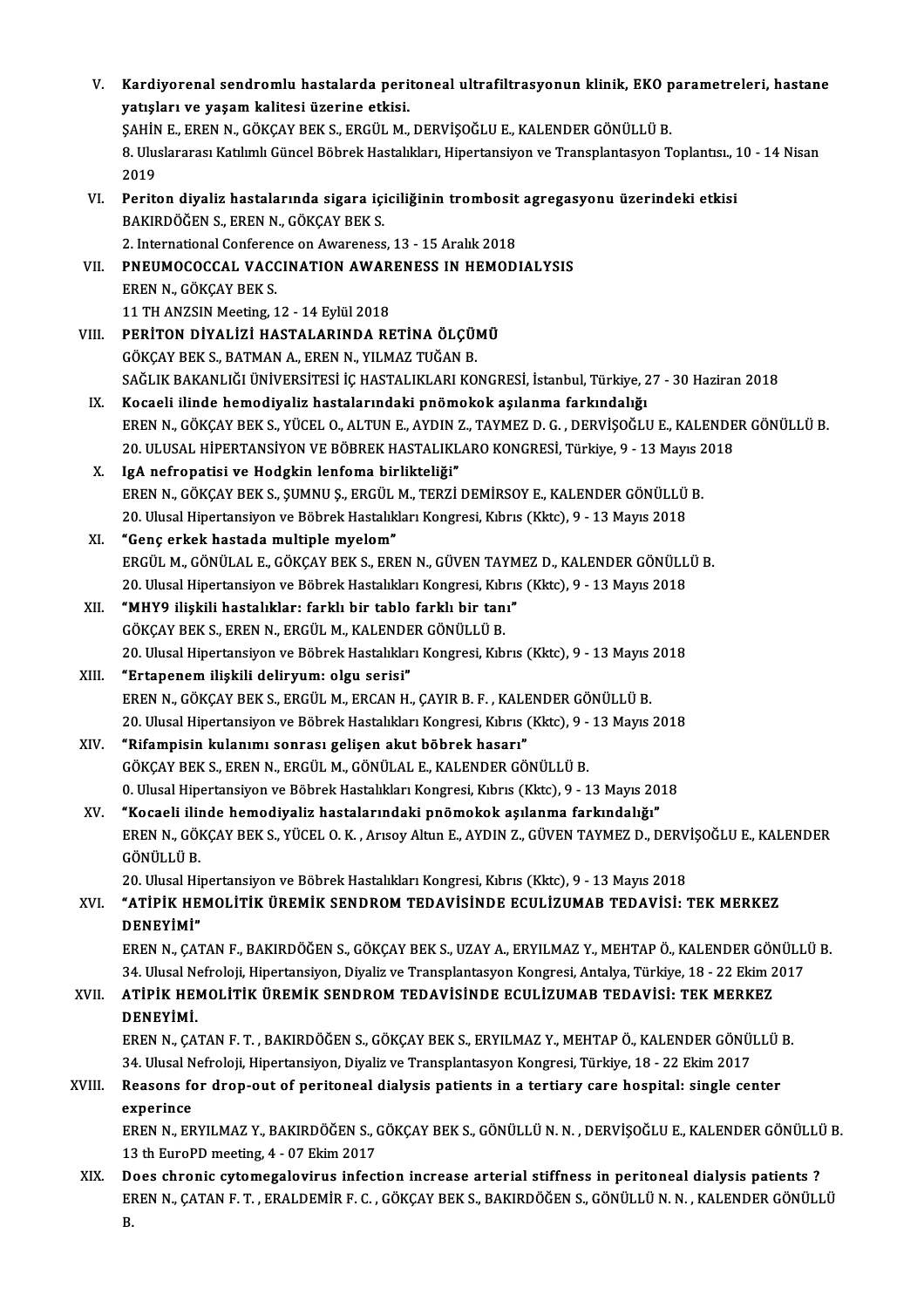13 th EuroPD meeting, Dublin, İrlanda, 4 - 07 Ekim 2017

- XX. "Kronik Sitomegalovirus enfeksiyonu periton diyalizi hastalarında arteriyel sertliği arttırır mı?" 13 th EuroPD meeting, Dublin, İrlanda, 4 - 07 Ekim 2017<br>"Kronik Sitomegalovirus enfeksiyonu periton diyalizi hastalarında arteriyel sertliği al<br>EREN N., ÇATAN F., ERALDEMİR F. C. , GÖKÇAY BEK S., BAKIRDÖĞEN S., KALENDER GÖ "Kronik Sitomegalovirus enfeksiyonu periton diyalizi hastalarında ar<br>EREN N., ÇATAN F., ERALDEMİR F. C. , GÖKÇAY BEK S., BAKIRDÖĞEN S., KALEI<br>19. Ulusal Hipertansiyon ve Böbrek Hastalıkları Kongresi, 10 - 14 Mayıs 2017<br>"Wa 19. Ulusal Hipertansiyon ve Böbrek Hastalıkları Kongresi, 10 - 14 Mayıs 2017<br>XXI. "Wernicke ensefalopatisi gelişen olgularımız"
- 19. Ulusal Hipertansiyon ve Böbrek Hastalıkları Kongresi, 10 14 Mayıs 2017<br>"Wernicke ensefalopatisi gelişen olgularımız"<br>EREN N., BELEVİ A., ERGÜL M., GÖKÇAY BEK S., KALENDER GÖNÜLLÜ B., YEĞENAĞA I.<br>19. Ulusal Hipertansi **"Wernicke ensefalopatisi gelişen olgularımız"**<br>EREN N., BELEVİ A., ERGÜL M., GÖKÇAY BEK S., KALENDER GÖNÜLLÜ B., YEĞE<br>19. Ulusal Hipertansiyon ve Böbrek Hastalıkları Kongresi, 10 - 14 Mayıs 2017<br>Peritan divaliz hastaların 19. Ulusal Hipertansiyon ve Böbrek Hastalıkları Kongresi, 10 - 14 Mayıs 2017
- XXII. Periton diyaliz hastalarının kanında in vitro magnezyum ilavesiyle oluşturulan hipermagnezeminin<br>trombosit agregasyonu üzerindeki etkileri. BAKIRDÖĞEN S., ÇEKMEN M. B., bilgili ü., EREN N., GÖKÇAY BEK S. 19. Ulusal Hipertansiyon ve Böbrek Hastalıkları Kongresi, Türkiye, 10 - 14 Mayıs 2017
- XXIII. Wernicke ensefalopatisi gelişen olgularımız EREN N., belevi a., Ergül M., GÖKÇAY BEK S., KALENDER GÖNÜLLÜ B., YEĞENAĞA I. Wernicke ensefalopatisi gelişen olgularımız<br>EREN N., belevi a., Ergül M., GÖKÇAY BEK S., KALENDER GÖNÜLLÜ B., YEĞENAĞA I.<br>19. Ulusal Hipertansiyon ve Böbrek Hastalıkları Kongresi, Türkiye, 10 - 14 Mayıs 2017<br>Knonik sitelem
- EREN N., belevi a., Ergül M., GÖKÇAY BEK S., KALENDER GÖNÜLLÜ B., YEĞENAĞA I.<br>19. Ulusal Hipertansiyon ve Böbrek Hastalıkları Kongresi, Türkiye, 10 14 Mayıs 2017<br>XXIV. Kronik sitolomegavirus enfeksiyonu periton diyalizi 19. Ulusal Hipertansiyon ve Böbrek Hastalıkları Kongresi, Türkiye, 10 - 14 Mayıs 2<br>Kronik sitolomegavirus enfeksiyonu periton diyalizi hastalarında arteri<br>EREN N., Çatan F. T. , ERALDEMİR F. C. , GÖKÇAY BEK S., KALENDER GÖ Kronik sitolomegavirus enfeksiyonu periton diyalizi hastalarında arteriyel sertliği arttırır m<br>EREN N., Çatan F. T. , ERALDEMİR F. C. , GÖKÇAY BEK S., KALENDER GÖNÜLLÜ B.<br>19. Ulusal Hipertansiyon ve Böbrek Hastalıkları Kon 19. Ulusal Hipertansiyon ve Böbrek Hastalıkları Kongresi, Girne, Kıbrıs (Kktc), 10 - 14 Mayıs 2017, ss.15
- EREN N., Çatan F. T. , ERALDEMİR F. C. , GÖKÇAY BEK S., KALENDER GÖNÜLLÜ B.<br>19. Ulusal Hipertansiyon ve Böbrek Hastalıkları Kongresi, Girne, Kıbrıs (Kktc), 10 14 Mayıs 2017, ss.15<br>XXV. Sürekli ayaktan periton diyaliz VI. İstanbul Dahiliye Klinikleri Buluşması, Türkiye, 18 - 20 Kasım 2016 BAKIRDÖĞEN S., EREN N., GÖKÇAY BEK S., Yamaner S.<br>VI. İstanbul Dahiliye Klinikleri Buluşması, Türkiye, 18 - 20 Kasım 2016<br>XXVI. "Renal tubuler asidozun neden olduğu ciddi hipokalemi ve solunum sıkıntısı ile başvuran hasta"
- VI. İstanbul Dahiliye Klinikleri Buluşması, Türkiye, 18 20 Kasım 2016<br>"Renal tubuler asidozun neden olduğu ciddi hipokalemi ve solunum sıkıntısı ile başvuran<br>EREN N., ARVAS H., GÖKÇAY BEK S., ATAR G. E. , ERYILMAZ Y., KA "Renal tubuler asidozun neden olduğu ciddi hipokalemi ve solunum :<br>EREN N., ARVAS H., GÖKÇAY BEK S., ATAR G. E. , ERYILMAZ Y., KALENDER GÖI<br>18. Ulusal Hipertansiyon ve Böbrek Hastalıkları Kongresi, 11 - 15 Mayıs 2016<br>"Cast EREN N., ARVAS H., GÖKÇAY BEK S., ATAR G. E. , ERYILMAZ Y., KALENDER GÖNÜLLÜ B., YEĞENAĞA I.<br>18. Ulusal Hipertansiyon ve Böbrek Hastalıkları Kongresi, 11 - 15 Mayıs 2016<br>XXVII. "Gastrointestinal stromal tümör olan bir hast
- 18. Ulusal Hipertansi<br>"Gastrointestinal s<br>sendrom tablosu"<br>EPEN N. ISIV S. CÖV "Gastrointestinal stromal tümör olan bir hastada Sunitinib tedavisi sırasınd<br>sendrom tablosu"<br>EREN N., IŞIK S., GÖKÇAY BEK S., ERYILMAZ Y., KALENDER GÖNÜLLÜ B., YEĞENAĞA I.<br>18 Hlusal Hinertansiyan ve Böhrek Hastalıkları Ko

sendrom tablosu"<br>EREN N., IŞIK S., GÖKÇAY BEK S., ERYILMAZ Y., KALENDER GÖNÜLLÜ B., YEĞE<br>18. Ulusal Hipertansiyon ve Böbrek Hastalıkları Kongresi, 11 - 15 Mayıs 2016<br>Kokain kullarımına bağlı akut böbrek başarı." EREN N., IŞIK S., GÖKÇAY BEK S., ERYILMAZ Y., KALI<br>18. Ulusal Hipertansiyon ve Böbrek Hastalıkları Kon<br>XXVIII. Kokain kullanımına bağlı akut böbrek hasarı"<br>EREN N. GÖKÇAY BEK S. ATAR G. E. ERYILMAZ Y

- 18. Ulusal Hipertansiyon ve Böbrek Hastalıkları Kongresi, 11 15 Mayıs 2016<br>Kokain kullanımına bağlı akut böbrek hasarı"<br>EREN N., GÖKÇAY BEK S., ATAR G. E. , ERYILMAZ Y., KALENDER GÖNÜLLÜ B. Kokain kullanımına bağlı akut böbrek hasarı"<br>EREN N., GÖKÇAY BEK S., ATAR G. E. , ERYILMAZ Y., KALENDER GÖNÜLLÜ B.<br>32. Ulusal Nefroloji Diyaliz ve Transplantasyon kongresi, Antalya, Türkiye, 21 - 25 Ekim 2015<br>Asinatabastan
- XXIX. Acinetobacter baumannii peritonitis in two patients receiving continuous ambulatory peritoneal<br>dialysis 32 Ulusa<br>Acinetol<br>dialysis<br>EREN N Acinetobacter baumannii peritonitis in two patients receiving continuous aml<br>dialysis<br>EREN N., TUNCAY M., TOSUN M., GÖKÇAY BEK S., KALENDER GÖNÜLLÜ B., YEĞENAĞA I.<br>12th European peritoneal dialysis meeting 2, . 05 Elsim 20

dialysis<br>EREN N., TUNCAY M., TOSUN M., GÖKÇAY BEK S., KALENDER (<br>12th European peritoneal dialysis meeting, 2 - 05 Ekim 2015<br>"Serum ve idnar NCAL dürevleri kritik beetalerde ABH 12th European peritoneal dialysis meeting, 2 - 05 Ekim 2015<br>XXX. "Serum ve idrar NGAL düzeyleri kritik hastalarda ABH şiddeti ile ilişkilidir"

KAMIŞ F.,YEĞENAĞAI.,GÖKÇAYBEKS.,BAYDEMİRC.,MUSULM.,KALENDERGÖNÜLLÜB.,BAYKARAZ.N. 31. Ulusal Nefroloji Hipertansiyon Diyaliz ve Transplantasyon Kongresi, Antalya, Türkiye, 22 - 26 Ekim 2014 KAMIŞ F., YEĞENAĞA I., GÖKÇAY BEK S., BAYDEMİR C., MUSUL M., KALENDER GÖNÜLLÜ B., BAYKARA 2<br>31. Ulusal Nefroloji Hipertansiyon Diyaliz ve Transplantasyon Kongresi, Antalya, Türkiye, 22 - 26 Ekim<br>XXXI. Malondialdehyde gluta

31. Ulusal Nefroloji Hipertansiyon Diyaliz ve Transplantasyon Kongresi, Antalya, Türkiye, 22 - 26 Ekim 20<br>Malondialdehyde glutathione peroxidase nitric oxide superoxide dismutase brain derived<br>neurotrophic factor levels in Malondialdehyde glutathione p<br>neurotrophic factor levels in w<br>ambulatory peritoneal dialysis<br>EPALDEMIP E C. CÖVCAV PEV S neurotrophic factor levels in with and without depression pa<br>ambulatory peritoneal dialysis<br>ERALDEMİR F.C. ,GÖKÇAY BEK S., ÖZSOY Ö. D. , BATMAN A., KUM T.<br>IECC WOorldlab Istanbul 2014, 22, 26 Haziran 2014, silt 52 ambulatory peritoneal dialysis<br>ERALDEMİR F. C. , GÖKÇAY BEK S., ÖZSOY Ö. D. , BATMAN A.,<br>IFCC WOorldlab Istanbul 2014, 22 - 26 Haziran 2014, cilt.52<br>Plasma shrelin levels in neritoneal dialysis natients

ERALDEMİR F. C., GÖKÇAY BEK S., ÖZSOY Ö. D., BATMAN A<br>IFCC WOorldlab Istanbul 2014, 22 - 26 Haziran 2014, cilt.5.<br>XXXII. Plasma ghrelin levels in peritoneal dialysis patients<br>CÖKCAY PEK S. EREN N. ERALDEMİR E. G. BATMAN A. IFCC WOorldlab Istanbul 2014, 22 - 26 Haziran 2014, cilt.52<br>Plasma ghrelin levels in peritoneal dialysis patients<br>GÖKÇAY BEK S., EREN N., ERALDEMİR F. C. , BATMAN A., DERVİŞOĞLU E.<br>51st EPA EDTA Congress Amsterdam Hollanda Plasma ghrelin levels in peritoneal dialysis patients<br>GÖKÇAY BEK S., EREN N., ERALDEMİR F. C. , BATMAN A., DERVİŞOĞLU E.<br>51st ERA-EDTA Congress, Amsterdam, Hollanda, 31 Mayıs - 03 Haziran 2014<br>THE ERRECTS OF SERIIM I ERTIN GÖKÇAY BEK S., EREN N., ERALDEMİR F. C. , BATMAN A., DERVİŞOĞLU E.<br>51st ERA-EDTA Congress, Amsterdam, Hollanda, 31 Mayıs - 03 Haziran 2014<br>XXXIII. THE EFFECTS OF SERUM LEPTIN LEVELS ON THROMBOCYTE AGGREGATIONS IN PERIT

# 51st ERA-EDTA Congre<br>THE EFFECTS OF SEI<br>DIALYSIS PATIENTS<br>Bekindogen S. EBEN N THE EFFECTS OF SERUM LEPTIN LEVELS ON THROMBOCYTI<br>DIALYSIS PATIENTS<br>Bakirdogen S., EREN N., MEHTAP Ö., Bek S., Cekmen M. B. , Yilmaz A.<br>E<sup>0th Eurongen Bonel Association - Eurongen Dialysis and Transpla</sup> 51ALYSIS PATIENTS<br>19th Bakirdogen S., EREN N., MEHTAP Ö., Bek S., Cekmen M. B. , Yilmaz A.<br>19th European-Renal-Association - European-Dialysis-and-Transplant-Association Congress, İstanbul, Türkiye, 18 21Mayıs2013, cilt.28, ss.435-436

XXXIV. "Membranoproliferatif glomerulonefritlerin tedavisinde tekmerkez deneyimi"